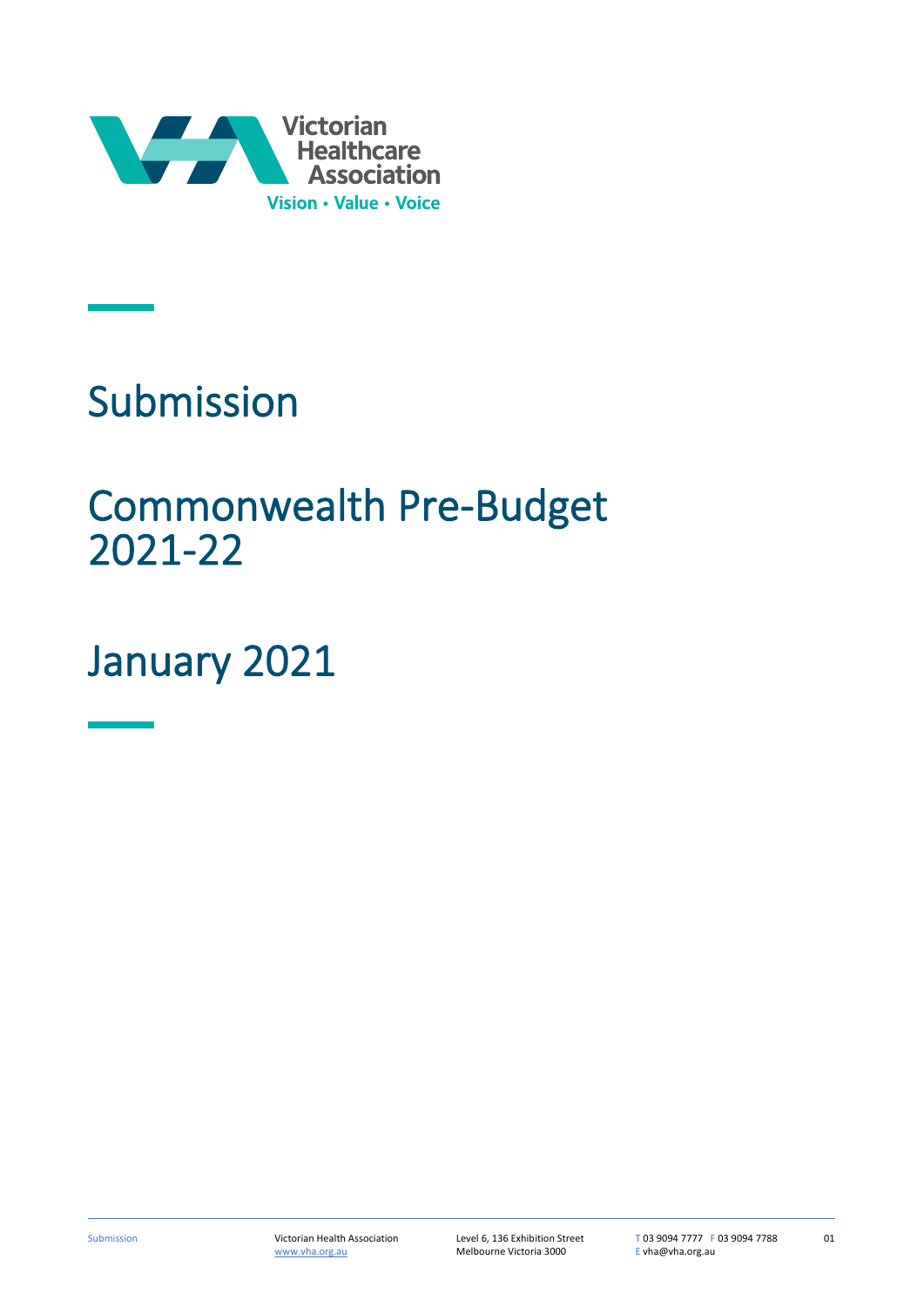

### Submission

### Commonwealth Pre-Budget Submission 2021-22

The Victorian Healthcare Association (VHA) is the peak body supporting Victoria's public and community health care system to deliver high quality care. Established in 1938, the VHA represents the Victorian \$20 billion public healthcare sector including public hospitals and community health services.

The VHA supports Victoria's healthcare providers to respond to system reform, shape policy and advocate on key issues; delivering vision, value and voice for the Victorian health sector. In addition, the VHA assists its members with the implementation of major system reform.

#### Introduction

The Victorian public health, community and social care sectors have been transformed in the past year to respond to the COVID-19 pandemic. While we are all hopeful that the worst is over, the pandemic is still with us and its repercussions will continue to be felt for years to come. For this reason, health, community health and social services in Victoria which have been disproportionately affected by the pandemic, require unprecedented levels of support to recover and rebuild.

Refocusing on prevention, early intervention and the long-term legacies of Commonwealth investment today will enable us to embed learnings and build a strengthened, modern and resilient health system for the future. This prebudget submission builds on the submission made by the VHA on behalf of its members in August 2020. It reflects on how we can implement the learnings from recent challenges to recover and build resilience simultaneously within the Victorian health sector and the communities it serves.

#### Summary of pre-budget recommendations

#### Theme: Refocusing on prevention, early intervention and health maintenance activities

- Commit to increased spending on preventative health and fund the implementation of the National Preventive Health Strategy to support prevention, early intervention and health maintenance activities throughout the pandemic recovery phase.

#### Theme: Vaccination preparedness

- Allocate additional operating expenditure to support public health and community health services deliver the national vaccine program, including working collaboratively with the Victorian Government to support the delivery of clear, consistent and tailored messaging for local communities.

#### Theme: Responsive and strategic mental health reform

- Strengthen existing HeadtoHelp clinics and expand across the state as part of a long-term strategy to provide tailored and responsive mental health support to more Victorians.
- Provide immediate funding to support the rapid implementation of the recommendations and actions in the Productivity Commission Inquiry Report on Mental Health.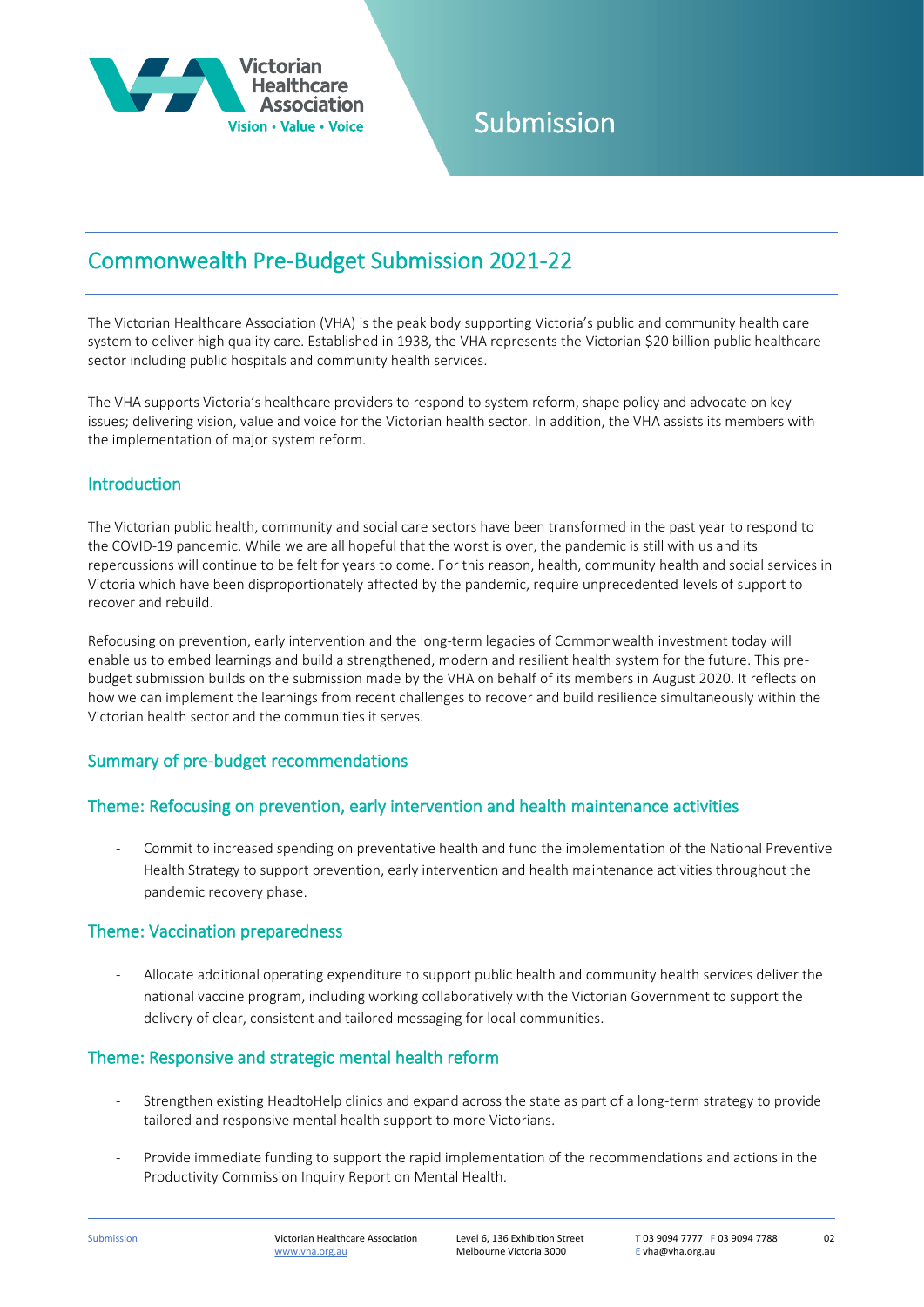#### Theme: Sustaining and building telehealth and telemedicine offerings

Permanently extend MBS telehealth items across all professions to ensure continuity of care to existing telehealth clients, increase accessibility and service offerings for consumers and provide certainty to health care providers into the future.

#### Theme: Preparing for the final report of the Royal Commission into Aged Care Quality and Safety

- Develop and fully fund an implementation roadmap around the final recommendations including investment in broad engagement and consultation to inform the direction and operationalisation of reform.
- Provide additional funding to support aged care providers respond to their requirements aligned to the implementation roadmap and the final recommendations adopted and implemented by Government.
- Abolish the Adjusted Subsidy Reduction for public sector residential aged care providers to redress the unjustified funding shortfall of approximately \$4,800 per bed per year.

#### Refocusing on prevention, early intervention and health maintenance activities

We know that prevention is better than a cure. The importance of this approach has been reiterated throughout 2020 as the health sector worked to shift the focus from treatment to early identification and prevention to contain the spread of the virus, as traditional care settings risked being overwhelmed by the pandemic.

It is now more critical than ever to support the health and wellbeing of communities experiencing the lasting effects of the pandemic and to mitigate the potential long-term impacts on a system under strain. Efforts must be focused on the consequences stemming from the wider determinants of health to reduce future demand and reliance on the health system. This includes addressing the debilitating effects of an economic downturn, rising unemployment and housing insecurity on the health and mental health of communities.

The pandemic response is not the sum of the health system's current activity. The sector is adapting to scale up and meet suppressed demand for non-COVID related care while continuing to respond to regular health care needs and transitioning to a 'COVID-normal' environment.

The need to limit unnecessary presentations to hospitals and allocate hospital capacity to patients who require critical and urgent care has long been a feature of the health landscape. It is now time to take action to support prevention, early intervention and health maintenance activities and address chronic underfunding of these types of services.

The soon to be released National Preventive Health Strategy provides a framework for targeted investment in prevention interventions that will support these aims. These investments should also be informed by the public health reform work being led by many states including Victoria, and initiatives to respond to the COVID-19 pandemic to facilitate health, social and economic recovery.

Recommendation: Commit to increased spending on preventative health and fund the implementation of the National Preventive Health Strategy to support prevention, early intervention and health maintenance activities throughout the pandemic recovery phase.

#### Vaccination preparedness

The public health system in Victoria is preparing for one of the most complex logistical exercises in history: the roll-out of the national vaccination program. While states and territories will be responsible for developing vaccination implementation plans in line with the national COVID-19 Vaccination Policy and Australian Government expectations,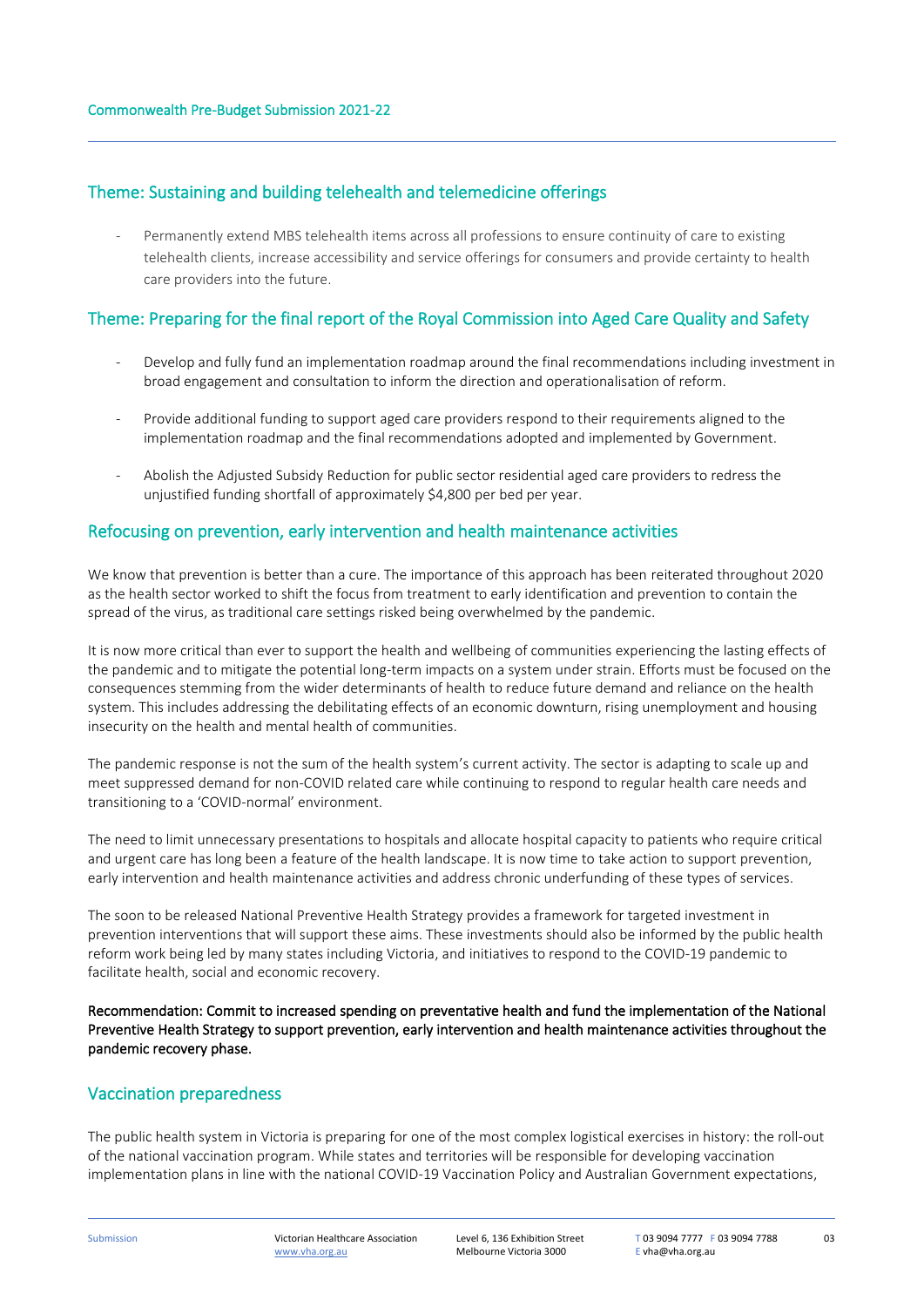Commonwealth funding to support the rollout should also consider the cost of workforce development and training to ensure an adequately skilled workforce is prepared to deliver the program.

Funding should also account for the additional costs of scaling services to deliver on the state implementation plan while also maintaining 'business as usual' activities. Ringfenced, needs-based funding must be directed to the states and territories to support the level of immunisation activity required in each jurisdiction, otherwise public health services may have to redirect funds for other vital clinical services to these activities.

Alongside the technical and logistical considerations, funding to rollout a comprehensive communication strategy is a critical element to ensure community confidence in the vaccine. The public health and community health sectors in Victoria have played a crucial role in bolstering state-wide public messages with localised communication and engagement to reduce fear about the pandemic in the community and increase understanding of safety measures.

These sectors were able to leverage their community intelligence, trusted relationships, and civic leadership to develop specific engagement approaches to deliver COVID-19 information, infection prevention, health care and support services to priority groups and hard-to-reach populations. Engagement strategies went far beyond translating and interpreting information, to understanding cultural practices and preferences, and developing reading-level appropriate and effective messaging in collaboration with consumers, community and faith leaders and trusted partners. Often cultural champions or community representatives were employed by community health services in communications roles.

Recommendation: Allocate additional operating expenditure to support public health and community health services deliver the national vaccine program, including working collaboratively with the Victorian Government to support the delivery of clear, consistent and tailored messaging for local communities.

#### Responsive and strategic mental health reform

The Commonwealth Government's mental health response has been welcomed including the establishment of the HeadtoHelp clinics across Victoria to assist the increased number of people seeking mental health support at this challenging time. In collaboration with the state government, there is an opportunity to strengthen this program, tailor the 15 Victorian HeadtoHelp hubs to address local needs, and expand these clinics across the state as part of a longterm strategy to improve access to mental health support in a COVID-normal environment.

The broader strategy to address the mental health needs of communities must also consolidate the recommendations in the Productivity Commission Inquiry Report on Mental Health. Rapid implementation of the recommendations is critical following widely reported increases in mental ill-health and family violence from prolonged lockdown measures. This will also support the Government to achieve its goal of delivering a person-centred mental health system that upholds prevention and early intervention.

#### Recommendation: Strengthen existing HeadtoHelp clinics and expand across the state as part of a long-term strategy to provide tailored and responsive mental health support to more Victorians.

Recommendation: Provide immediate funding to support the rapid implementation of the recommendations and actions in the Productivity Commission Inquiry Report on Mental Health.

#### Sustaining and building telehealth and telemedicine offerings

The Commonwealth Government must ensure that the gains made to care delivery and access throughout the pandemic are not lost. Recent calls for the extension of MBS telehealth items had focused predominantly on the medical profession. However, it is essential that the breadth of essential services is available to achieve improved social, emotional, physical and mental health and wellbeing. This includes prioritising long-term investment in the telehealth MBS items for general practitioners, specialists, nurses and nurse practitioners, midwives, allied health professionals and mental health services.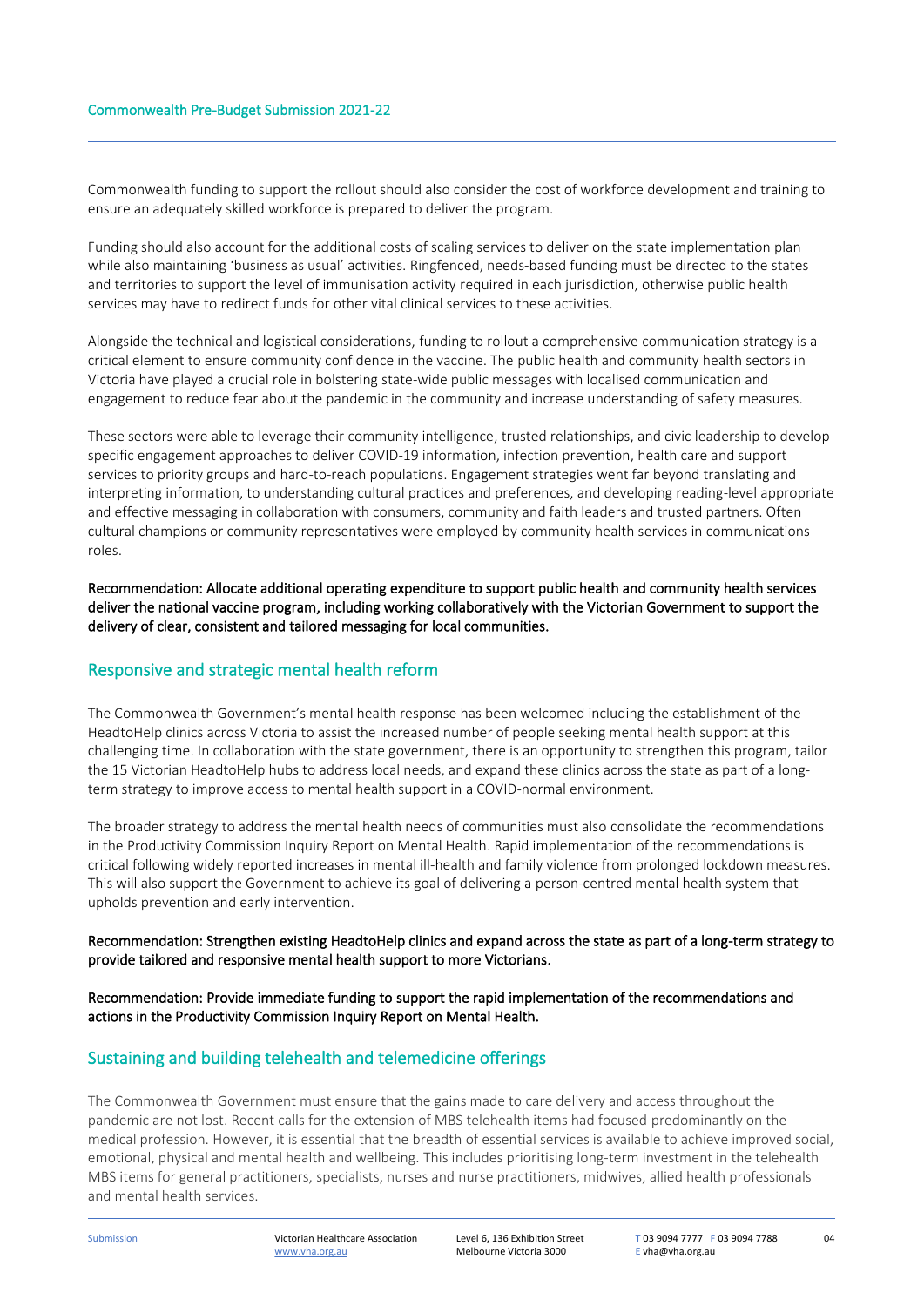While telehealth solutions are not a replacement for in-person care, they do provide an important adjunct to the current health system, particularly where existing failures reduce access to care that meets people's needs. This includes the significant opportunities to improve mental health care provision through virtual models of care delivery. However, more work is needed to promote and better integrate treatment options into primary and secondary care and consider the broader enablers of developing virtual mental health models of care.

Recommendation: Permanently extend MBS telehealth items across all professions to ensure continuity of care to existing telehealth clients, increase accessibility and service offerings for consumers and provide certainty to health care providers into the future.

#### Preparing for the final report of the Royal Commission into Aged Care Quality and Safety

The final recommendations and submissions by Counsel Assisting foreshadow transformative reform to address the shortcomings of the aged care system and fundamentally change the way aged care is delivered across Australia.

If adopted and implemented by Government, the final recommendations are likely to require significant and long-term investment. Implementing the final recommendations will come at a cost not only to Government but also to providers and it is unclear how that cost is going to be met. In addition to funding certainty, the aged care sector also needs assurance about the road ahead and how the reform agenda will be operationalised, their responsibilities and the expectations of government including timelines. The development of a reform implementation roadmap also offers an important opportunity to align and prioritise initiatives, and provide visibility of the implementation, progress and outcomes of programs.

Further, collaboration will be fundamental to the success of the reform. The implementation of the recommendations must be underpinned by a renewed emphasis on broad engagement and consultation with a diverse range of voices and stakeholders. The lack of acknowledgement of the unique needs and opportunities presented by a strong public aged care sector in Counsel Assisting's submissions and recommendations, typifies the experience of the public aged care sector at a national level; this experience must change for meaningful reform across all sectors.

We know that these reforms will take time, which is why we strongly advocate to government for immediate measures to address the critical financial pressures facing public sector residential providers. This includes the immediate removal of the Adjusted Subsidy Reduction (ASR) for public sector residential aged care providers to redress the unjustified funding shortfall of approximately \$4,800 per bed per year for those residents who exercise their right to choose a publicly owned facility.

#### Recommendation: Develop and fully fund an implementation roadmap around the final recommendations including investment in broad engagement and consultation to inform the direction and operationalisation of reform.

Recommendation: Provide additional funding to support aged care providers respond to their requirements aligned to the implementation roadmap and the final recommendations adopted and implemented by Government.

Recommendation: Abolish the Adjusted Subsidy Reduction for public sector residential aged care providers to redress the unjustified funding shortfall of approximately \$4,800 per bed per year.